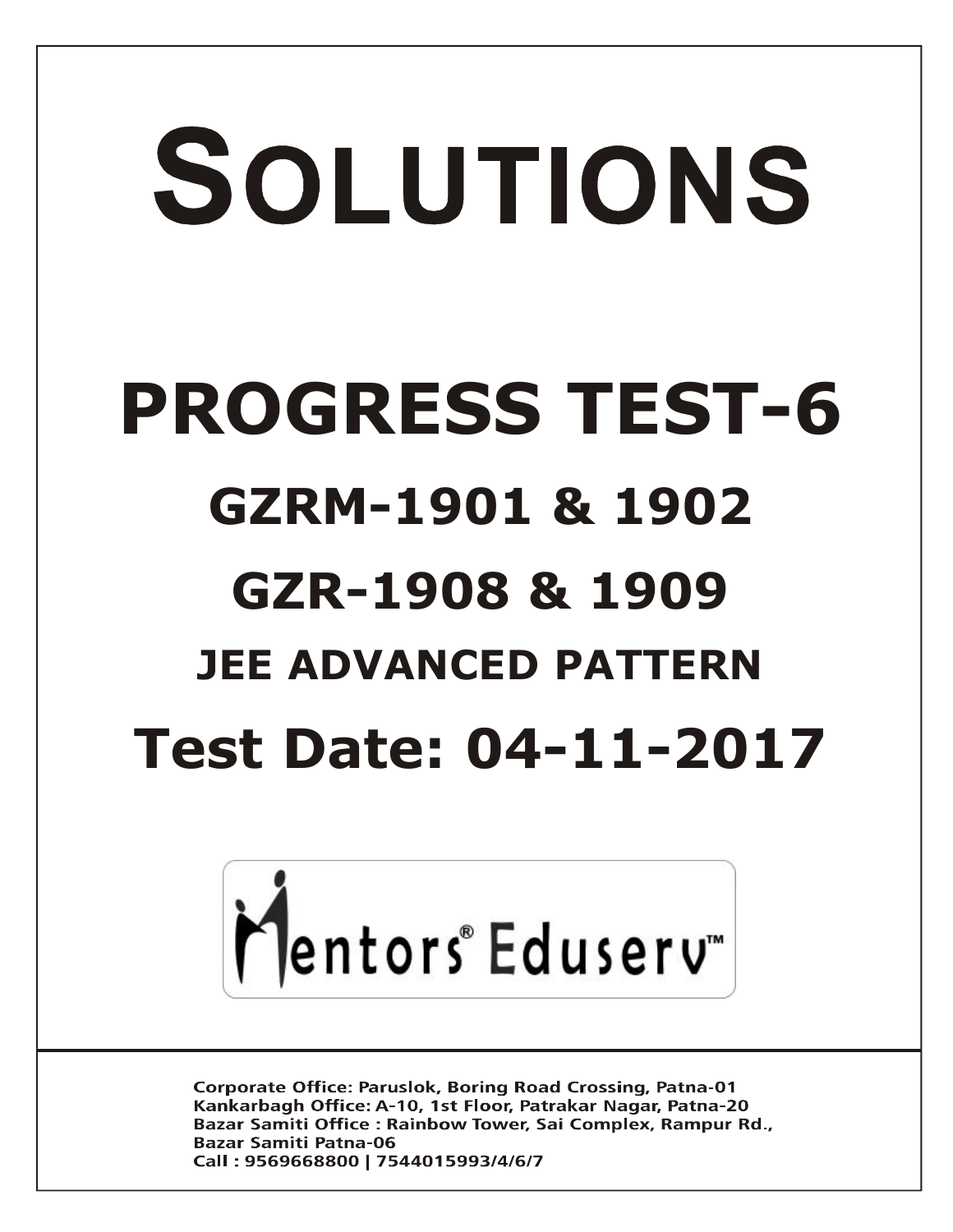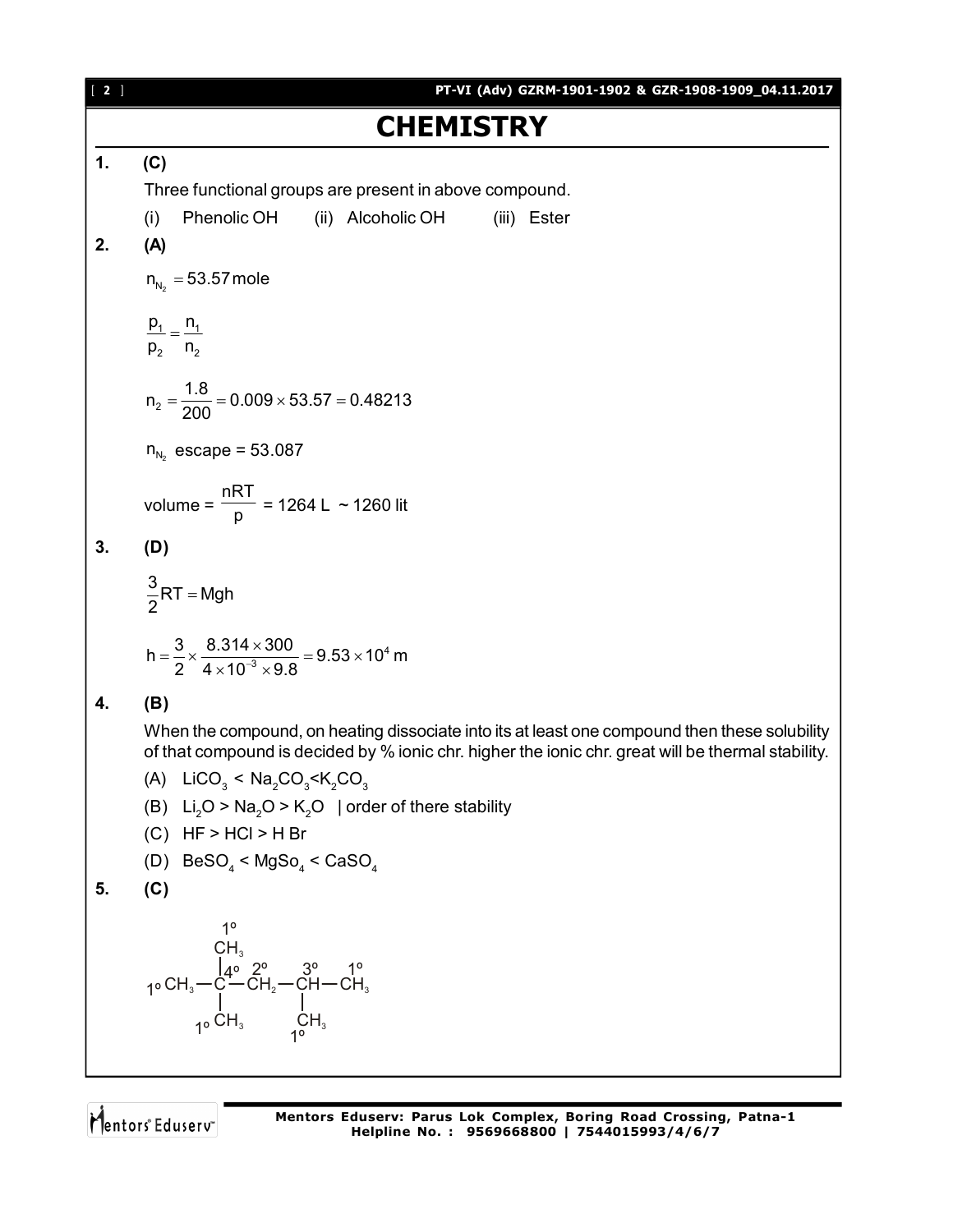### **PT-VI (Adv) GZRM-1901-1902 & GZR-1908-1909\_04.11.2017** [ **3** ]

**6. (C)** In [∆H<sub>ion</sub>]<sub>iil</sub> & [∆H<sub>ion</sub>]<sub>i∨</sub> has sudden jump so after removal of three electrons element acheived inert gas configuration. **7. (4)** Total node = Radial node + angular node  $= n - \ell - 1 + \ell = n - 1$  $5f = 5 - 1 = 4$ **8. (2)**  $E_{\text{abs}} \times \frac{40}{100} = E_{\text{Emitted}}.$ 100  $\times \frac{18}{100} = 1$  $E_{ab} \times \frac{hc}{400} \times \frac{40}{100} = n_{em} \times \frac{hc}{500}$ 400 100 em 500  $\times \frac{18}{100} \times \frac{18}{100} = n_{\text{em}} \times \frac{1}{100}$ ab em  $n_{ab} = \frac{400}{500} \times \frac{100}{100} = 2$  $n_{\text{em}}$  500 40  $=\frac{100}{500} \times \frac{100}{10} = 2$ **9. (3)**  $T - 300 = \frac{4 - 3}{100} (P - 3)$ 100  $-300 = \frac{4-3}{128} (P - 3)$  $T - 300 = \frac{P}{100} - \frac{3}{100}$ 100 100  $-300 = \frac{1}{100} - \frac{1}{100}$ P (300K,3) (400K,4) T  $P \propto T$ Multiply by 100  $T \times 100 - 3 \times 10^4 = P - 3$  $P = 3 - 3 \times 10^{4} + 100T$  $\frac{dp}{dt} = 0 + 100 = 1 \times 10^2$ dT  $= 0 + 100 = 1 \times 1$  $x + y = 3$ **10. (4)** Automic size (1) Kr > Ne (2) Na > Na<sup>+</sup> (3)  $\vdash > C$  | (4)  $\mathsf{Li}_{(aq)}^+ > \mathsf{Na}_{(a)}^+$ **11. (3)** If OH group is attached with 2º carbon it is 2º alcohol. So, Total 2º alcoholic OH = 3.

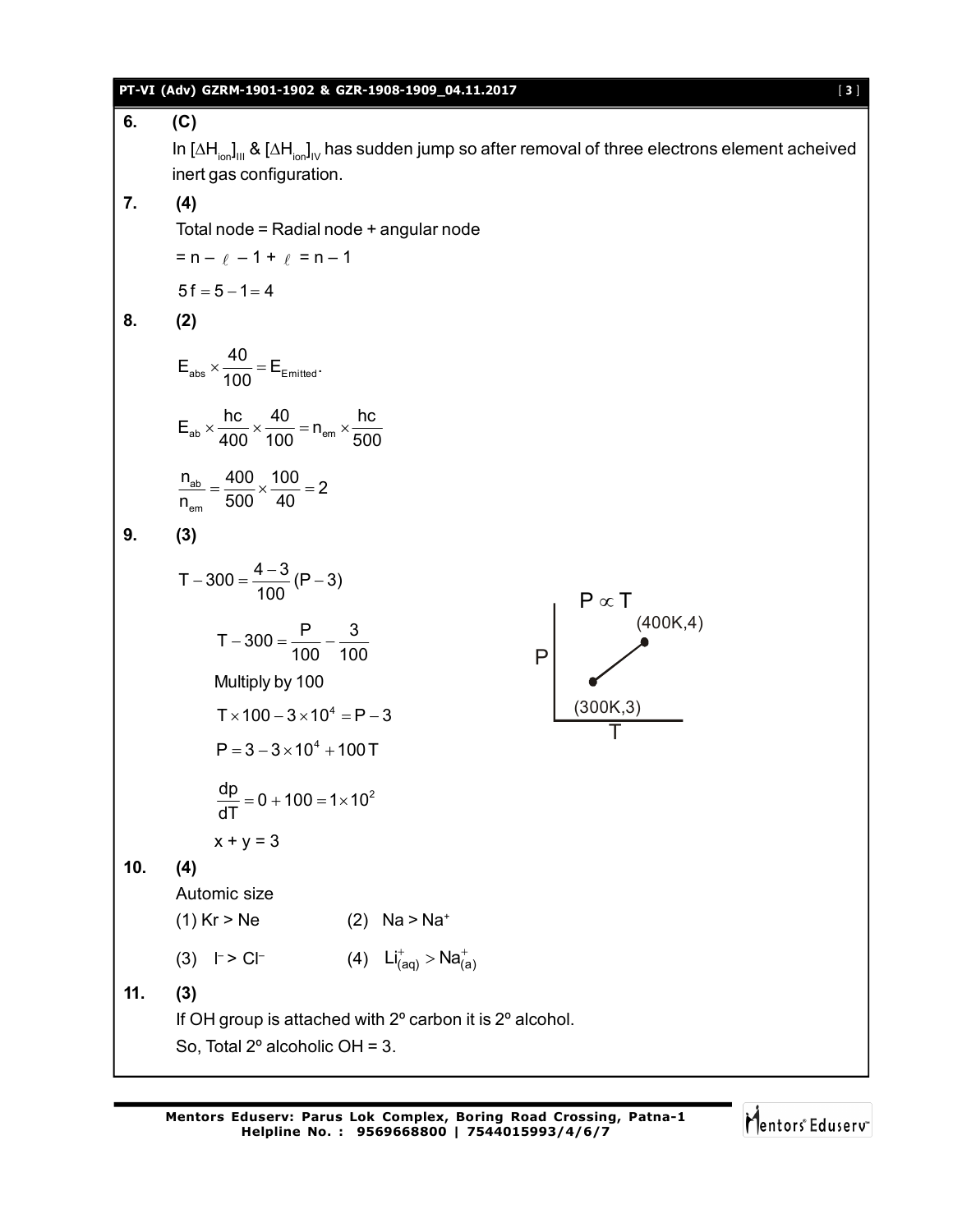| $[4]$     | PT-VI (Adv) GZRM-1901-1902 & GZR-1908-1909_04.11.2017                                                         |
|-----------|---------------------------------------------------------------------------------------------------------------|
| 12.       | (B)                                                                                                           |
|           | $O$<br>H <sub>3</sub> C – C– CH <sub>3</sub>                                                                  |
| 13. $(C)$ |                                                                                                               |
|           | $Q$ $Q$ $Q$<br>H-C-OH $H_3C - C$ -OH                                                                          |
|           | Gen. formula - $C_nH_{2n}O_2$                                                                                 |
| 14. $(C)$ |                                                                                                               |
| 15.       | (B)                                                                                                           |
|           | $H_2O + SO_3 \longrightarrow H_2SO_4$ ;                                                                       |
|           | 18g water combines with 80g SO <sub>3</sub>                                                                   |
|           | 4.5 g of H <sub>2</sub> O combines with 20g of SO <sub>3</sub> .<br>$\ddot{\cdot}$ .                          |
|           | 100g of oleum contains 20g of SO <sub>3</sub><br>$\mathcal{L}_{\bullet}$                                      |
|           | or 20% free $SO_3$ .                                                                                          |
| 16.       | (C)                                                                                                           |
|           | $Na_2CO_3 + H_2SO_4 \longrightarrow Na_2SO_4 + H_2O + CO_2$                                                   |
|           | L.R. is $Na2CO3$                                                                                              |
|           | moles of CO <sub>2</sub> formed = moles of Na <sub>2</sub> CO <sub>3</sub> reacted = $\frac{5.3}{106}$ = 0.05 |
|           | volume of CO <sub>2</sub> formed at 1 atm pressure and 300 K = $0.05 \times 24.63 = 1.23$ L                   |
| 17.       | (B)                                                                                                           |
|           | eq. of $H_2SO_4$ + eq. of $SO_3$ = eq. of NaOH                                                                |
|           | $\frac{x}{98} \times 2 + \frac{(1-x) \times 2}{80} = 54 \times 0.4 \times 10^{-3}$                            |
|           | $x = 0.74$                                                                                                    |
|           | % of free SO <sub>3</sub> = $\frac{1-0.74}{1}$ × 100 = 26%                                                    |
| 18.       | $(A)$ — $(R)$ ; $(B)$ — $(P)$ ; $(C)$ — $(S)$ ; $(D)$ — $(T)$                                                 |
| 19.       | $(A)$ - (S); (B) - (P),(Q),(S); (C) - (P), (R); (D) - (R), (T)                                                |
|           |                                                                                                               |

Mentors<sup>e</sup> Eduserv<sup>-</sup>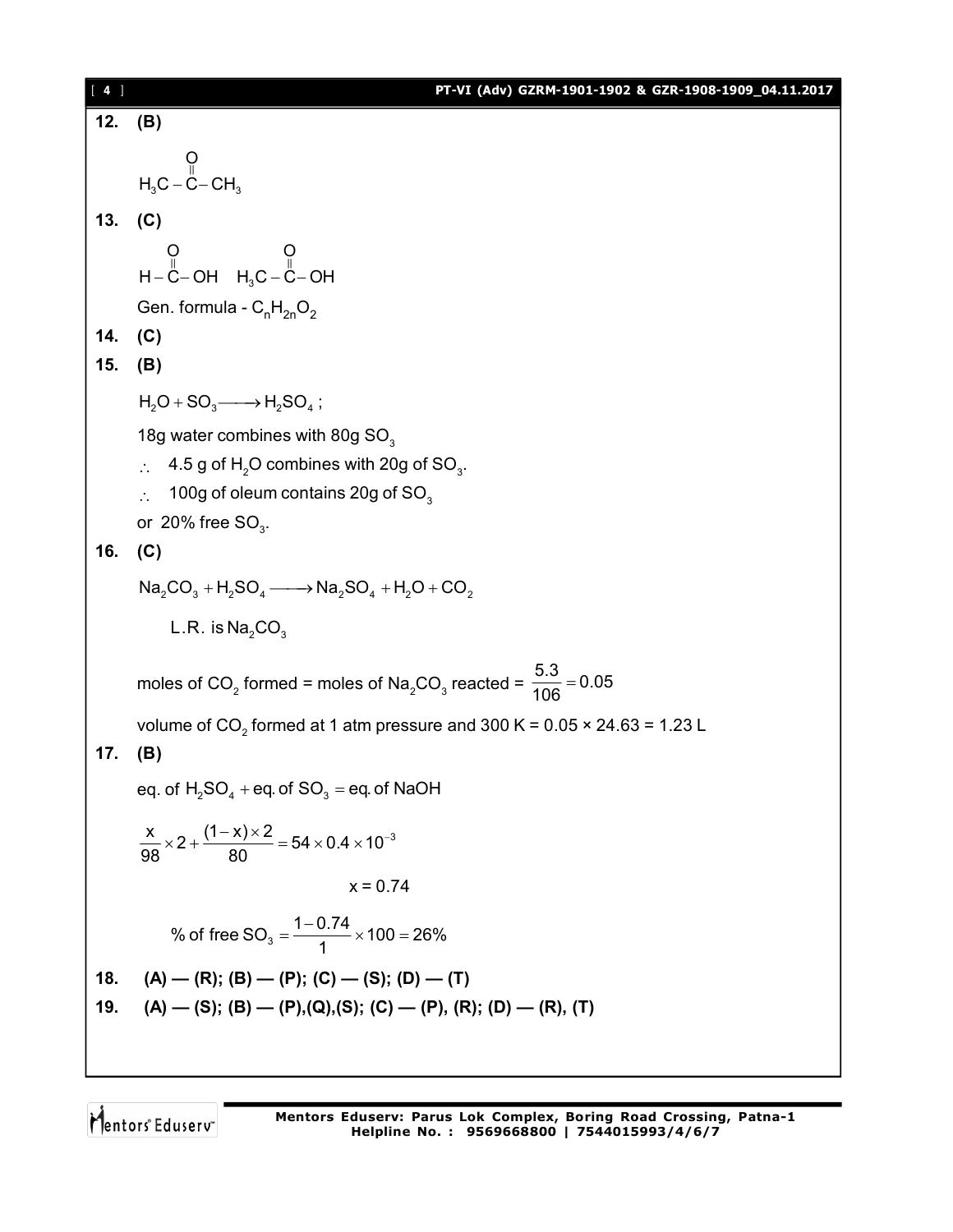**PT-VI (Adv) GZRM-1901-1902 & GZR-1908-1909\_04.11.2017** [ **5** ]

# **MATHEMATICS**

**20. (A)** n, <sub>h</sub>n  $HM = \frac{2ab}{2+b} = \frac{2}{2^{-1} + b^{-1}} = \frac{a^{n} + b^{n}}{2^{n-1} + b^{n-1}}$  $a + b$  a<sup>-1</sup> + b<sup>-1</sup> a<sup>n-1</sup> + b<sup>n-1</sup>  $=\frac{2ab}{a}=\frac{2}{a^1+a^2}=\frac{a^n}{a^1+a^2}$  $\frac{u}{u+b} = \frac{u}{a^{-1} + b^{-1}} = \frac{u}{a^{n-1} + b^{n-1}}$ , where n = 0 **21. (A)**  $x = \frac{1}{1^4} + \frac{1}{2^4} + \frac{1}{5^4} + \dots$  to  $1^4$   $3^4$   $5^4$  $=\frac{1}{44}+\frac{1}{64}+\frac{1}{44}+\dots$  to  $\infty$  $\frac{1}{1^4} + \frac{1}{2^4} + \frac{1}{2^4} + \dots$  to  $\infty$   $-\left(\frac{1}{2^4} + \frac{1}{4^4} + \dots \right)$  to  $1^4$   $2^4$   $3^4$   $\sqrt{2^4}$   $4^4$  $=\left(\frac{1}{1^4}+\frac{1}{2^4}+\frac{1}{3^4}+\dots$  to  $\infty\right)-\left(\frac{1}{2^4}+\frac{1}{4^4}+\dots$  to  $\infty\right)$  $4 \t1 \t(1 \t1 \t1 \t) -4 \t1 \t\sqrt{4}$  $\frac{1}{16} \left( \frac{1}{1^4} + \frac{1}{2^4} + \frac{1}{3^4} + \dots \text{to } \infty \right) = \frac{\pi^4}{90} - \frac{1}{16} \cdot \frac{x^2}{90}$  $90$  16  $1^4$   $2^4$   $3^4$   $7^4$  90 16 90  $=\frac{\pi^4}{90}-\frac{1}{16}\left(\frac{1}{1^4}+\frac{1}{2^4}+\frac{1}{3^4}+\dots$  to  $\infty\right)=\frac{\pi^4}{90}-\frac{1}{16}$ **22. (B)** Here  $2\sin\frac{\alpha+\beta-b}{2}\cdot\cos\frac{\alpha+\beta}{2}=a,2\sin\frac{\alpha+\beta}{2}\cdot\sin$ 2  $2$   $2$   $2$   $2$  $\frac{\alpha + \beta = b}{2}$ .cos  $\frac{\alpha + \beta}{2} = a$ , 2 sin  $\frac{\alpha + \beta}{2}$ .sin  $\frac{\beta - \alpha}{2}$ Now, divide and get the value **23. (D)**  $tan(180^\circ - \theta) = slope of AB = -3$  $\therefore$  tan  $\theta = 3$  $\therefore$  OC = tan  $\theta$ , OC = cot  $AC$  BC  $= \tan \theta$ ,  $\frac{OC}{DO} = \cot \theta \implies \frac{BC}{AO} = \frac{\tan \theta}{\cot \theta} = \tan^2 \theta = 9$ AC cot  $\Rightarrow \frac{BC}{AC} = \frac{\tan \theta}{\cot \theta} = \tan^2 \theta = 9$  $\theta$ **24. (3)** The two circles are  $x^2 + y^2 - 4x - 6y - 3 = 0$  and  $x^2 + y^2 + 2x + 2y + 1 = 0$ Centre : C<sub>1</sub>  $\equiv$  (2, 3), C<sub>2</sub>  $\equiv$  (- 1, -1) radii : r<sub>1</sub> = 4, r<sub>2</sub> = 1 We have C<sub>1</sub> C<sub>2</sub> = 5 = r<sub>1</sub> + r<sub>2</sub>, therefore there are 3 common tangents to the given circles. **25. (C)** All the letters are different  $: {^{10}\textrm{C}_4 \cdot 4!}$  $^{9}C_{1} \cdot \frac{4!}{3!}$ 2 same, 2 different  ${}^{3}C_{1} \cdot {}^{9}C_{2} \cdot \frac{4!}{2!}$  ${}^{3}C_{2} \cdot \frac{4!}{2!2!}$ 3 same, 1 different 2! 2 same, 2 same .  $\cdot \, ^{\circ}C_2 \cdot \frac{1}{2}$ Total number of words = 6390.

Mentors<sup>®</sup> Eduserv<sup>®</sup>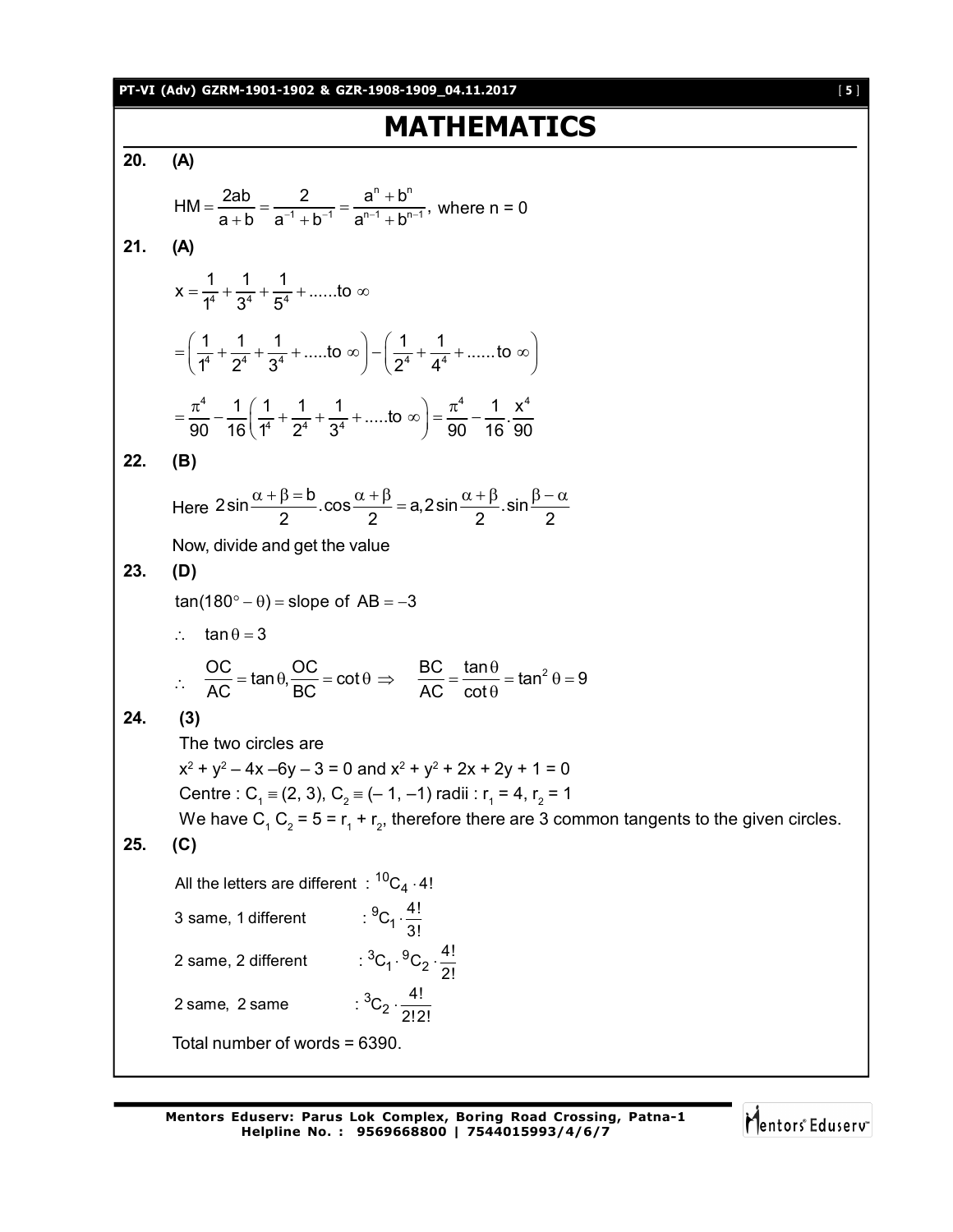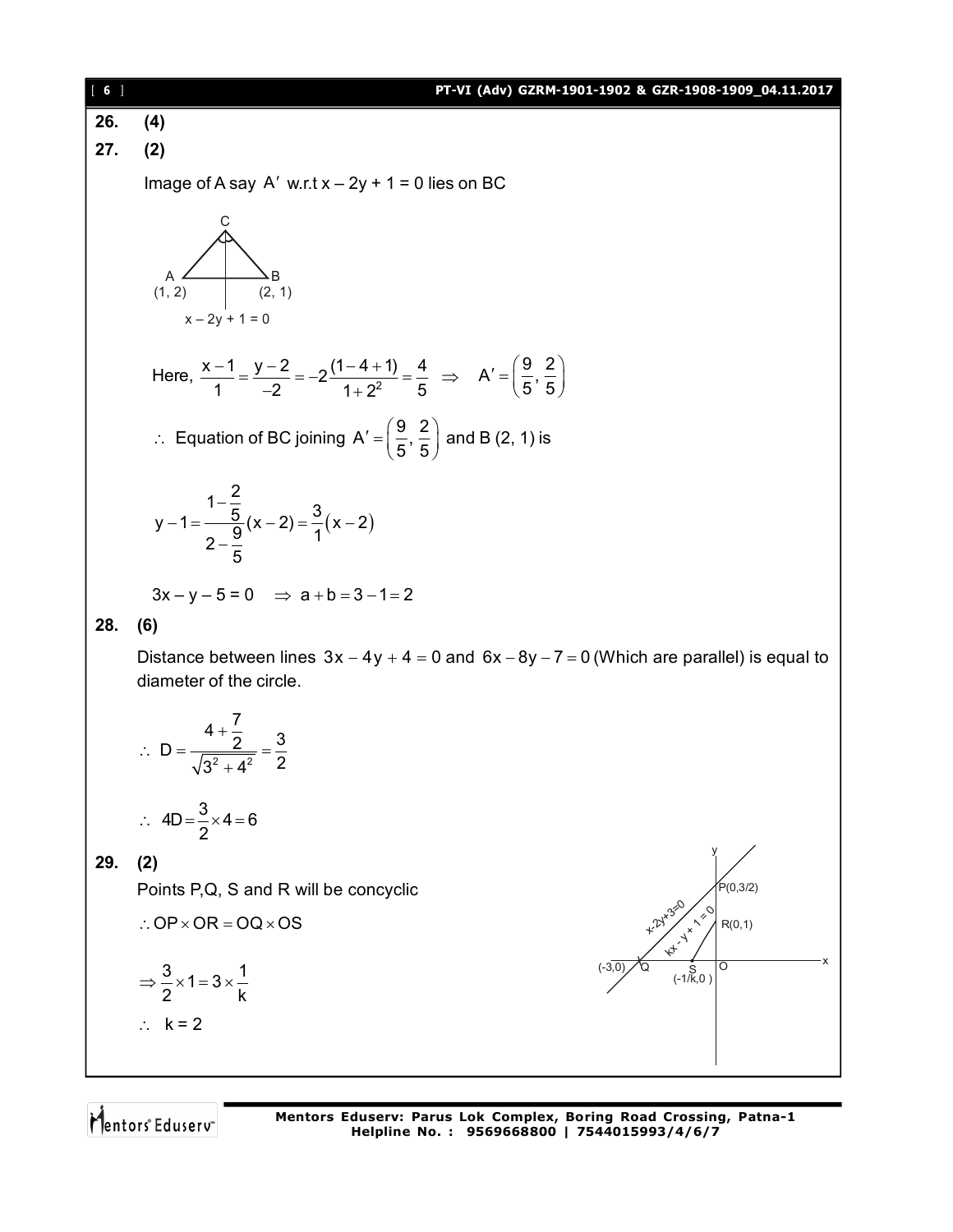#### **PT-VI (Adv) GZRM-1901-1902 & GZR-1908-1909\_04.11.2017** [ **7** ]



Mentors<sup>®</sup> Eduserv<sup>®</sup>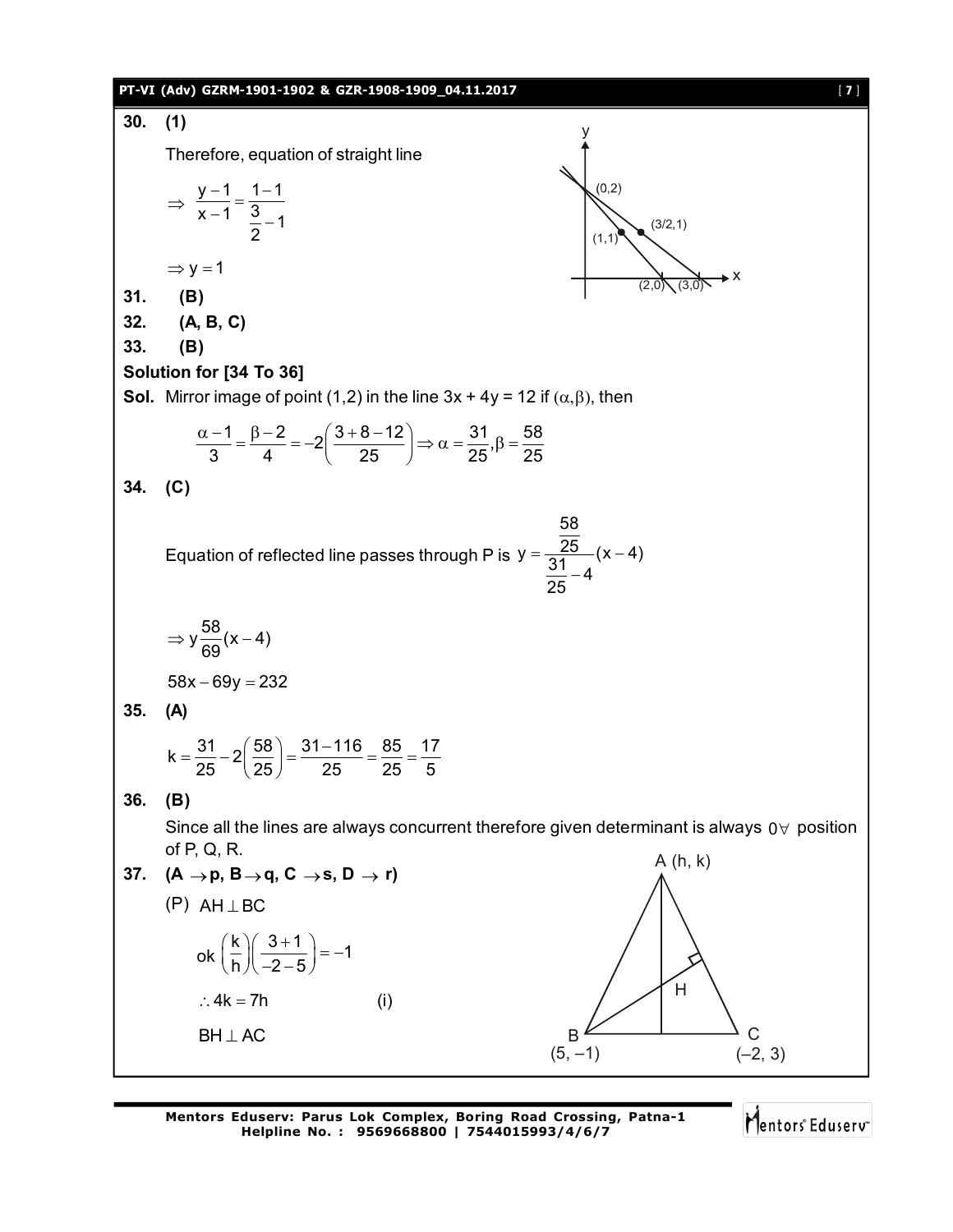# [ **8** ] **PT-VI (Adv) GZRM-1901-1902 & GZR-1908-1909\_04.11.2017**

or 
$$
\left(\frac{0+1}{0-5}\right)\left(\frac{k-3}{h+2}\right) = -1
$$
  
\n $\therefore k-3 = 5(h+2)$  (ii)  
\nor 7h - 12 = 20h + 40  
\nor 13h = -52  
\nor h = -4  
\n $\therefore k = -7$   
\nHence, point A is (-4, 7)  
\n(Q)  $x + y = 0$   
\n $4x + 3y - 10 = 0$   
\nLet (h, 4 - h) be the point on (i). Then,  
\n $\left|\frac{4h+3(4-h)-10}{5}\right| = 1$   
\nor h + 2 = ±5  
\nor h = 3, h = -7  
\nHence, the required point is either (3, 1) or (-7, 11)  
\n(R) Since lines  $x + y - 1 = 0$  and  $x - y + 3 = 0$  are perpendicular, the orthocenter of the triangle  
\nis the point of intersection of these lines, i.e., (-1, 2)  
\n(S) Since 2a, b, c are in AP, we have  
\n $b = \frac{2a+c}{2}$  or 2a - 2b + c = 0  
\nComparing with the line ax + by + c = 0, we have  $x = 2$  and  $y = -2$ . Hence, the lines are  
\nconcurrent at (2, -2)  
\n38. (A  $\rightarrow$  (p,q); B  $\rightarrow$  (p,s); C  $\rightarrow$  s, D  $\rightarrow$  q, r, s,t)  
\nPassing though origin : c = 0  
\nTouches x - axis : g<sup>2</sup> = c  
\nTouches y - axis : f<sup>2</sup> = c

Centre at  $y = x : g = f$ 

Mentors<sup>®</sup> Eduserv<sup>®</sup>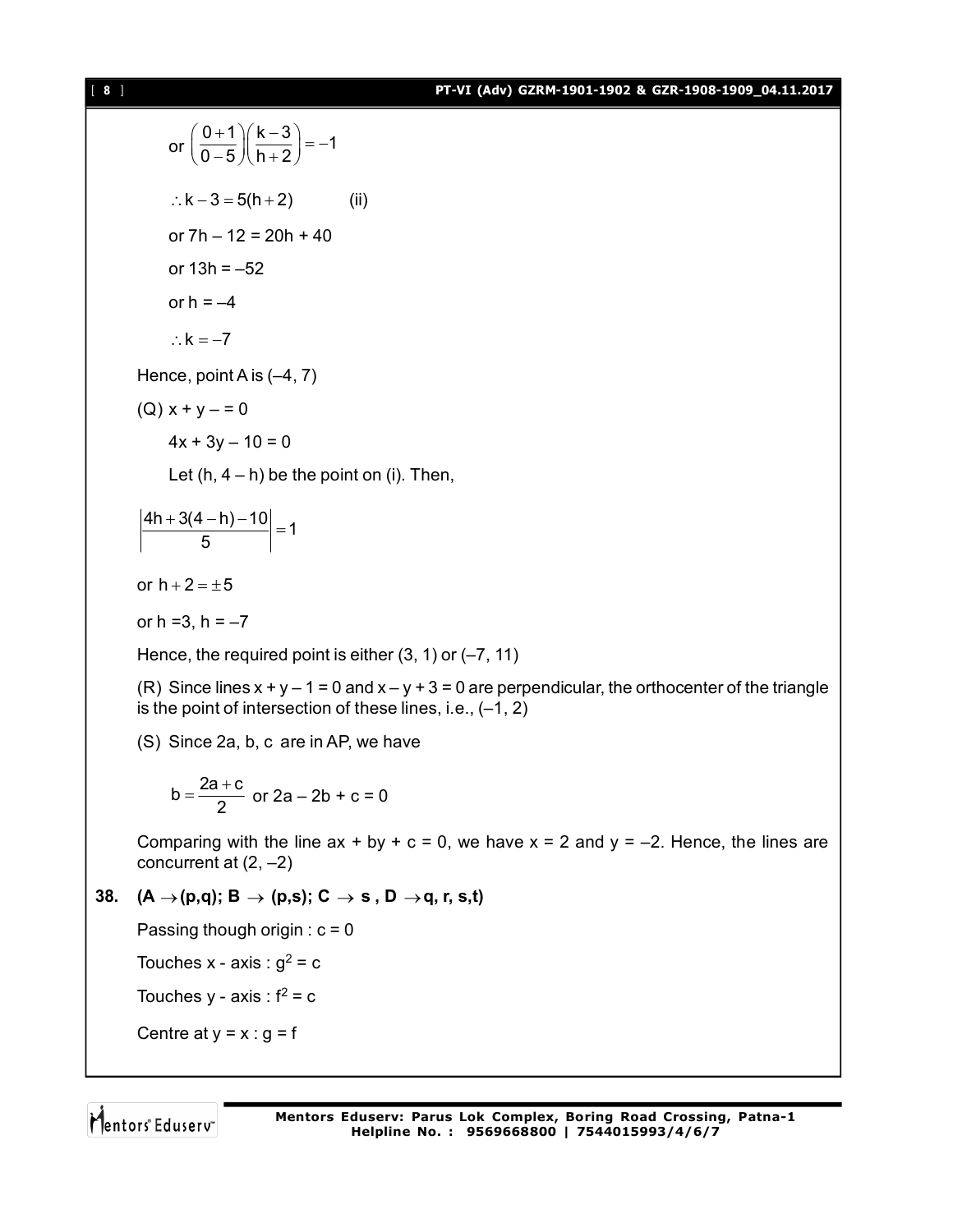#### **PT-VI (Adv) GZRM-1901-1902 & GZR-1908-1909\_04.11.2017** [ **9** ]

**PHYSICS 39. (C)** *at* = 4*R*  $a_{N} = \omega^{2}R = (\alpha t)^{2}R$  $a_t = a_N \implies 16 t^2 = 4, t =$ 1  $\frac{1}{2}$ s **40. (A)** 2 - 2 2 2 2  $v_{\text{av}} = \frac{|\Delta R|}{t} = \frac{\sqrt{R^2 + R^2 - 2R^2 \cos \omega t}}{t} = \frac{2R}{t} \sin \left( \frac{\omega t}{2} \right)$ t t t  $t$   $t$   $\sim$  2  $\Delta R$   $\sqrt{R^2 + R^2 - 2R^2 \cos \omega t}$  2R  $\sin(\omega t)$  $=$  $\frac{1}{t}$  $=$  $\frac{\sqrt{11} \cdot 11 \cdot 21 \cdot 333 \cdot 1}{t}$  $=$  $\frac{21}{t} \cdot \sin\left(\frac{31}{2}\right)$  $\overline{\phantom{a}}$ **41. (B)**  $T_1 = \frac{mg}{200}$ cos  $=$  $\frac{7}{\theta}$ ,  $T_2$  = *mg* cos  $\theta$  $1 - \cos^2$ 2  $\frac{T_1}{T_1}$  = sec<sup>2</sup>  $\theta$  = 2 T,  $=$  sec<sup>2</sup> $\theta$  = 2 **42. (A)**  $mv \frac{dv}{dr} = -Ax$  $\frac{d\mathbf{v}}{dx} = -A\mathbf{x} \implies$ 0 x  $\int_{v}^{v}$ mv dv =  $-\int_{0}^{x} Ax dx \Rightarrow m\frac{v^{2}}{2} = A\frac{x^{2}}{2}$  $\frac{v^2}{2} = A \frac{x^2}{2}$   $\Rightarrow$   $x = v \sqrt{\frac{m}{A}}$ A  $=$ **43. (B)**  $\left(\frac{1200 + 4500}{2}\right) \times \frac{2\pi}{30} \times 10 = 950\pi$  radian  $\theta = \left(\frac{1200 + 4500}{2}\right) \times \frac{2\pi}{60} \times 10 = 950\pi$  r Number of Revolutions =  $\frac{950\pi}{25}$  = 475 2  $\frac{\pi}{\pi}$  =  $\pi$ **44. (B)**  $100 = 0.8\%$ 25 5 1  $\frac{\Delta T}{T} \times 100 = \frac{5}{25} \times 100 =$ *T T* **45.** (2)  $=\frac{x^{2}}{2}-\frac{9}{2}x^{2}+6x+4$  $y = \frac{x^3}{3} - \frac{5}{2}x^2 + 6x + 4$ 3 2

Q

*t R*

*R R*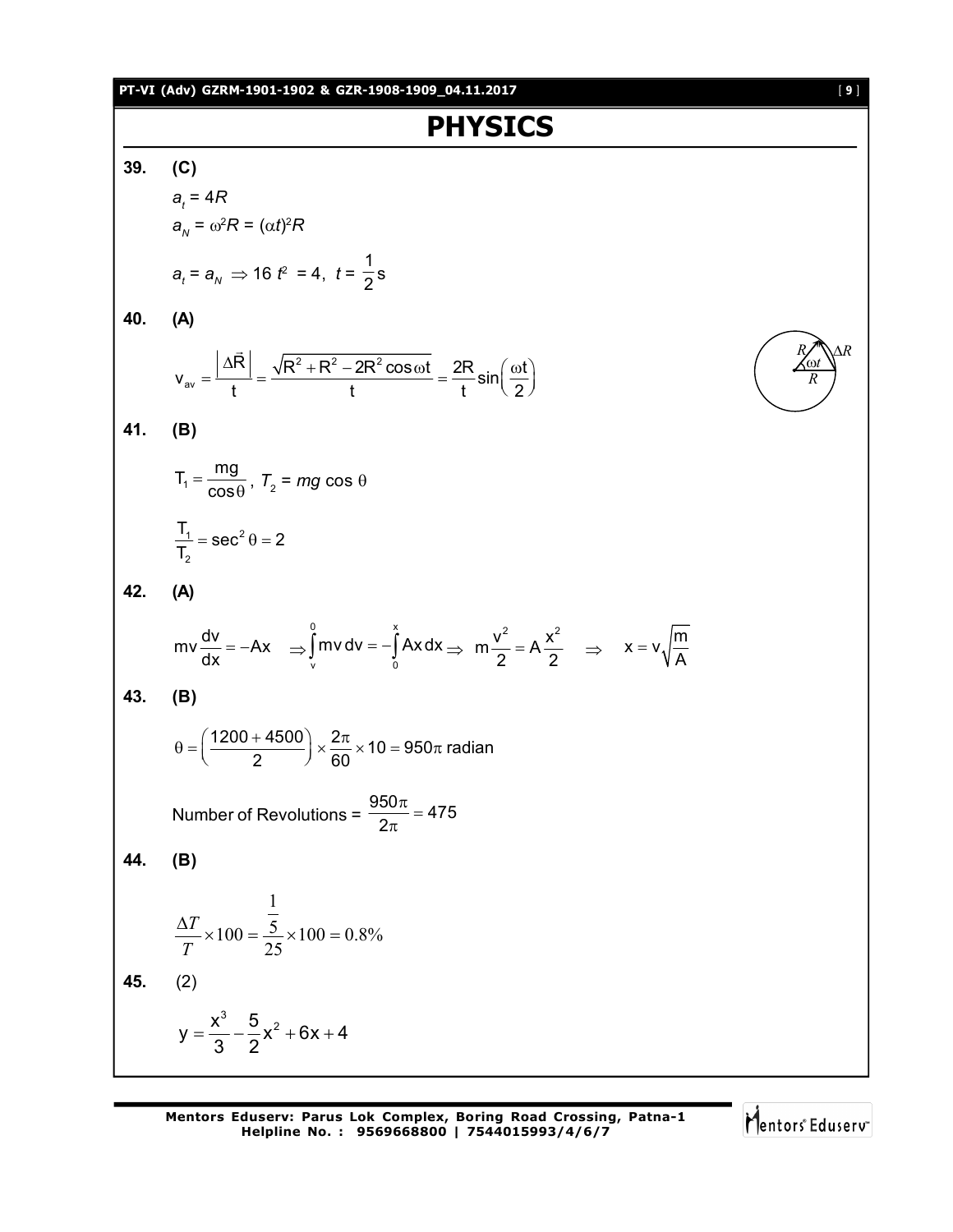### [ **10** ] **PT-VI (Adv) GZRM-1901-1902 & GZR-1908-1909\_04.11.2017**

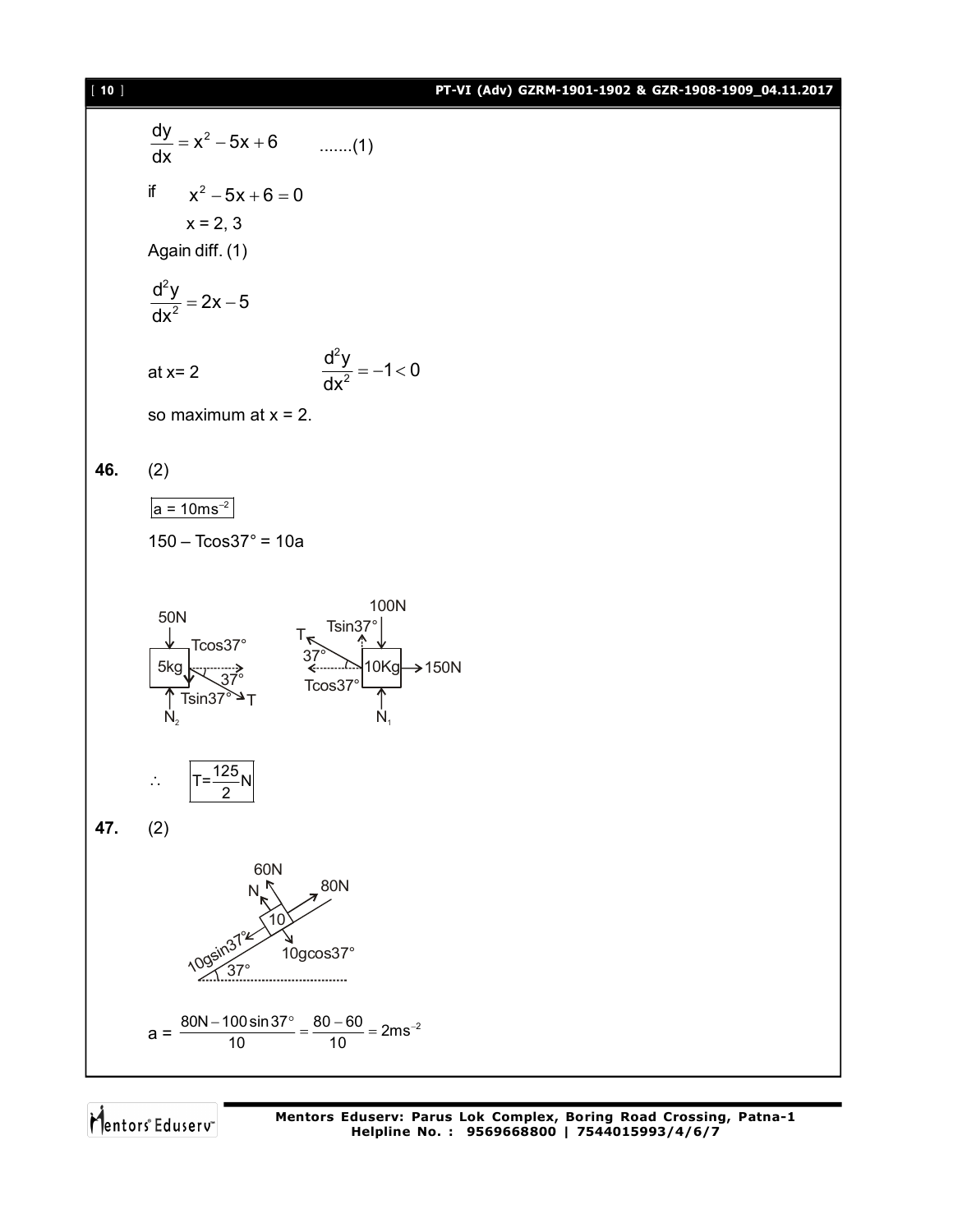

48. (1)  
\n
$$
\int_{1}^{2} ydx = \text{area under the graph} = \frac{1}{2} \times 2 \times 1 = 1
$$

**49. (5)**

Just after the release B moves downwards and A moved horizontally leftwards with the same acceleration say a (because acceleration of both the ends of the sting along the length of string would be same for the string to remain tight).

Drawing free body diagram of both A and B :



For B, mg – T cos 45° = ma > mg  $\Rightarrow$  ma = ma

 $\Rightarrow$  a= g 2

For A,

Solving above equation, we get T =  $\frac{mg}{\sqrt{m}}$ 2  $=\frac{mg}{\sqrt{2}}$  =  $\frac{10}{\sqrt{2} \times \sqrt{2}}$  = 5N  $2 \times \sqrt{2}$  $=\frac{18}{\sqrt{2}} = 5$  $\times$ 

# **50. (A)**

The tangential acceleration throughout the motion will be

$$
a_t = -\frac{v_c^2 - v_A^2}{2s} = -\frac{(27)^2 - (13)^2}{2 \times 80} = -3.5 \text{ m/s}^2
$$

At point *A*,  $a_t = -3.5$  m/s<sup>2</sup>,  $a_{net} = 4.5$  m/s<sup>2</sup>

So, 
$$
a_r = \sqrt{(4.5)^2 - (3.5)^2} = \sqrt{8} \text{ m/s}^2
$$
  

$$
r_A = \frac{27 \times 27}{\sqrt{8}} = 257.6 \text{ m}
$$

**51. (A)**

**Mentors Eduserv: Parus Lok Complex, Boring Road Crossing, Patna-1 Helpline No. : 9569668800 | 7544015993/4/6/7**

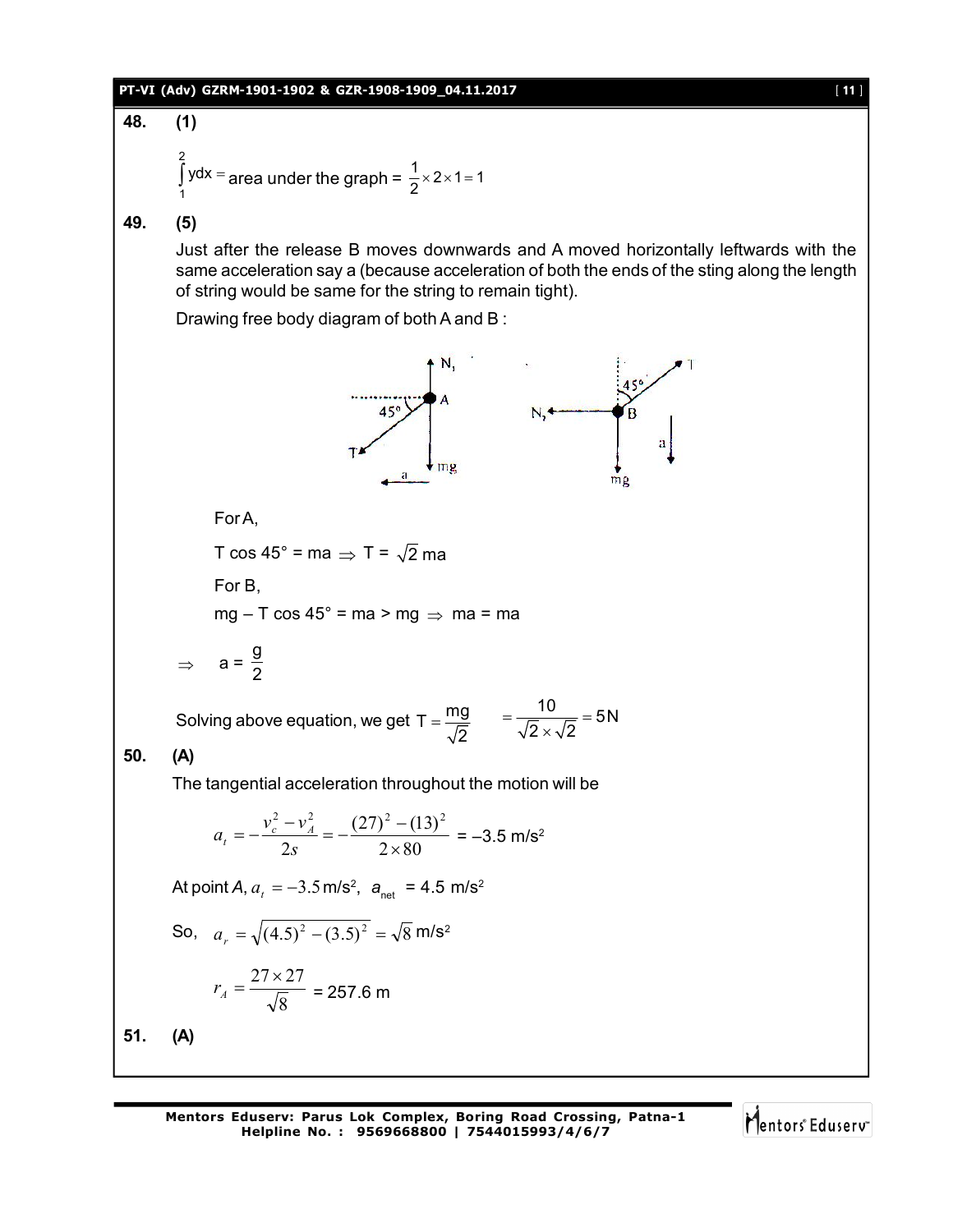[ **12** ] **PT-VI (Adv) GZRM-1901-1902 & GZR-1908-1909\_04.11.2017 52. (A)** At point *B, r* =  $\infty$ .Hence,  $a_{\text{net}}$  =  $a_t$  = –3.5 m/s<sup>2</sup> **53. (B)** *r*  $\omega = \frac{v}{v}$ , where *v* is linear velocity which is constant. *r* increases hence  $\omega$  decreases. **54. (B)** At a certain angle  $\theta$ , the radius is  $r(\theta) = r_0 + \beta \theta$ . The angle changes by small amount d $\theta$ , then length of path travelled by the scanner is  $r(\theta) d\theta$ . Total distance scanned  $=\int\limits_{0}^{\infty} r(\theta)d\theta, \ D=r_{0}\theta+\frac{\rho\theta}{2}$ , 2 0  $\boldsymbol{0}$  $=\int_{0}^{\theta} r(\theta)d\theta, \quad D=r_0\theta+\frac{\beta\theta}{2}$  $\theta$  $r(\theta)d\theta$ ,  $D = r_0$ **55. (B)** The lesser the  $\beta$ , the more slowly the spiral moves out. 56.  $(A - q)$ ;  $(B - q, s)$ ;  $(C - p, r)$ ;  $(D - p, r)$  $a = -\sqrt{v}$ ,  $\frac{dv}{dt} = -\sqrt{v}$  $\frac{dv}{dt} = \int \frac{1}{\sqrt{v}} dv = - \int$  $v$  **1**  $t$  $dv = -\int dt$  $\frac{J}{4}$   $\sqrt{v}$   $\frac{J}{0}$ 1  $\Rightarrow$  2 $\sqrt{v}$  - 4 = -t  $2\sqrt{v} = 4 - t$  … (i)  $\Rightarrow v = \frac{v}{4} - 2t + 4$ 4 2  $=\frac{t^2}{4}-2t+$ *v* … (ii) (here, *v* is speed) *v dt*  $\frac{ds}{dt} = v \Rightarrow \int ds = \int$ *s t ds vdt* 0 0  $\Rightarrow$   $s = \frac{t^3}{12} - t^2 + 4t$ 12 <sup>3</sup>  $=\frac{v}{12}-t^2+4t$  ... (iii) (here, *s* is distance travelled) If  $v = 0$ , (i)  $\Rightarrow$   $t = 4$  s Magnitude of displacement will be  $\frac{\ }{3}$ 16 m, when distance travelled will be  $\frac{\ }{3}$ 16 m and 16 m.